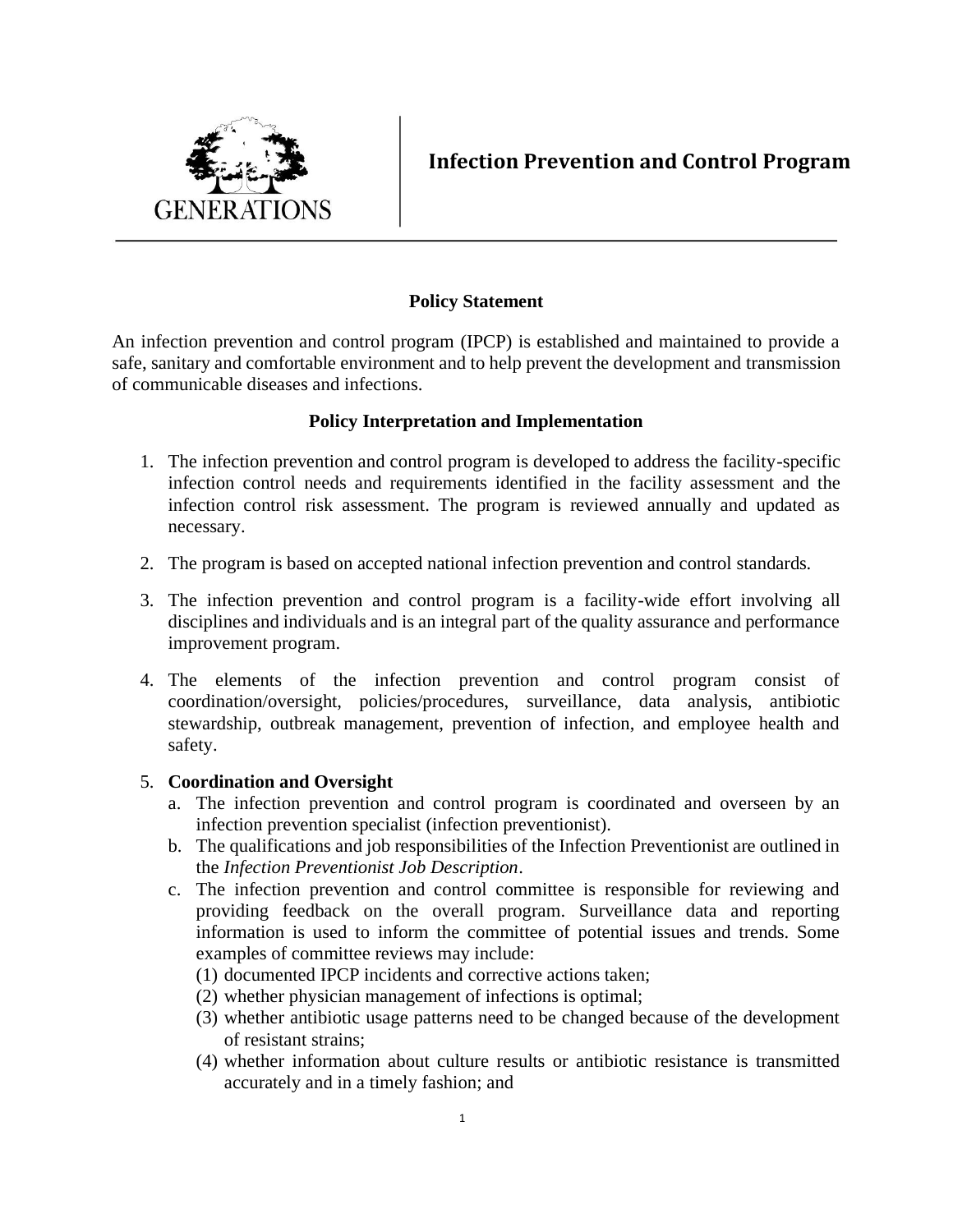(5) whether there is appropriate follow-up of acute infections.

d. The committee meets regularly, at least quarterly, and consists of team members from across disciplines, including the Medical Director.

#### 6. **Policies and Procedures**

- a. Policies and procedures are utilized as the standards of the infection prevention and control program.
- b. Policies and procedures reflect the current infection prevention and control standards of practice.
- c. The infection prevention and control committee, Medical Director, Director of Nursing Services, and other key clinical and administrative staff review the infection control policies at least annually. The review will include:
	- (1) Updating or supplementing policies and procedures as needed;
	- (2) Assessment of staff compliance with existing policies and regulations; and
	- (3) Any trends or significant problems since the previous review.

#### 7. **Surveillance**

- d. Process surveillance (adherence to infection prevention and control practices) and outcome surveillance (incidence and prevalence of healthcare acquired infections) are used as measures of the IPCP effectiveness.
- e. Surveillance tools are used for recognizing the occurrence of infections, recording their number and frequency, detecting outbreaks and epidemics, monitoring employee infection, monitoring adherence to infection prevention and control practices, and detecting unusual pathogens with infection control implications.
- f. The information obtained from infection control surveillance activities is compared with that from other facilities and with acknowledged standards (for example, acceptable rates of new infections), and used to assess the effectiveness of established infection prevention and control practices.
- g. Standard criteria are used to distinguish community-acquired from facility-acquired infections.

#### 8. **Antibiotic Stewardship**

- a. Culture reports, sensitivity data, and antibiotic usage reviews are included in surveillance activities.
- b. Medical criteria and standardized definitions of infections are used to help recognize and manage infections.
- c. Antibiotic usage is evaluated and practitioners are provided feedback on reviews.

## 9. **Data Analysis**

- a. Data gathered during surveillance is used to oversee infections and spot trends.
- b. One method of data analysis is by manually calculating number of infections per 1000 resident days as follows:
	- (1) The infection preventionist collects data from the nursing units, categorizes each infection by body site (these can also be categorized by organism or according to whether they are facility- or community-acquired), and records the absolute number of infections;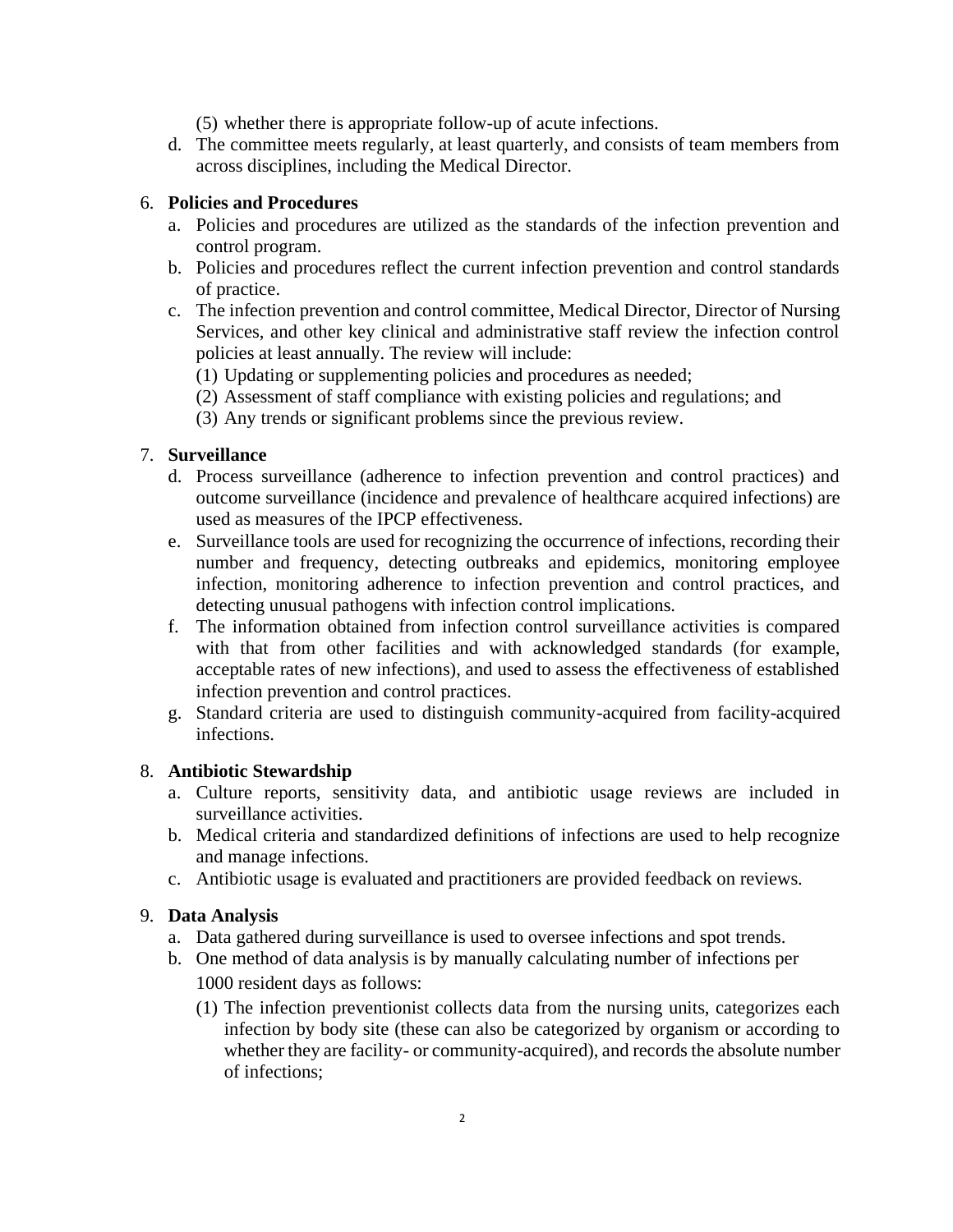- (2) To adjust for differences in bed capacity or occupancy on each unit, and to provide a uniform basis for comparison, infection rates can be calculated as the number of infections per 1000 patient days (a patient day refers to one patient in one bed for one day), both for each unit and for the entire facility;
- (3) Monthly rates can then be plotted graphically or otherwise compared side-by-side to allow for trend comparison.
- c. The Medical Director will review data collection instruments, such as infection reports and antibiotic usage surveillance forms, used by the Infection Preventionist.

### 10. **Outbreak Management**

- a. Outbreak management is a process that consists of:
	- (1) determining the presence of an outbreak;
	- (2) managing the affected residents;
	- (3) preventing the spread to other residents;
	- (4) documenting information about the outbreak;
	- (5) reporting the information to appropriate public health authorities;
	- (6) educating the staff and the public;
	- (7) monitoring for recurrences;
	- (8) reviewing the care after the outbreak has subsided; and
	- (9) recommending new or revised policies to handle similar events in the future.
- b. Specific criteria will be used to help differentiate sporadic cases from true outbreaks or epidemics.
- c. The medical staff will help the facility comply with pertinent state and local regulations concerning the reporting and management of those with reportable communicable diseases.

## 11. **Prevention of Infection**

- a. Important facets of infection prevention include:
	- (1) identifying possible infections or potential complications of existing infections;
	- (2) instituting measures to avoid complications or dissemination;
	- (3) educating staff and ensuring that they adhere to proper techniques and procedures;
	- (4) communicating the importance of standard precautions and cough etiquette to visitors and family members;
	- (5) enhancing screening for possible significant pathogens;
	- (6) immunizing residents and staff to try to prevent illness;
	- (7) implementing appropriate isolation precautions when necessary; and
	- (8) following established general and disease-specific guidelines such as those of the Centers for Disease Control (CDC).

#### 12. **Immunization**

- a. Immunization is a form of primary prevention.
- b. Widespread use of influenza vaccine in the nursing facility is strongly encouraged.
- c. Policies and procedures for immunization include the following:
	- (1) the process for administering the vaccines;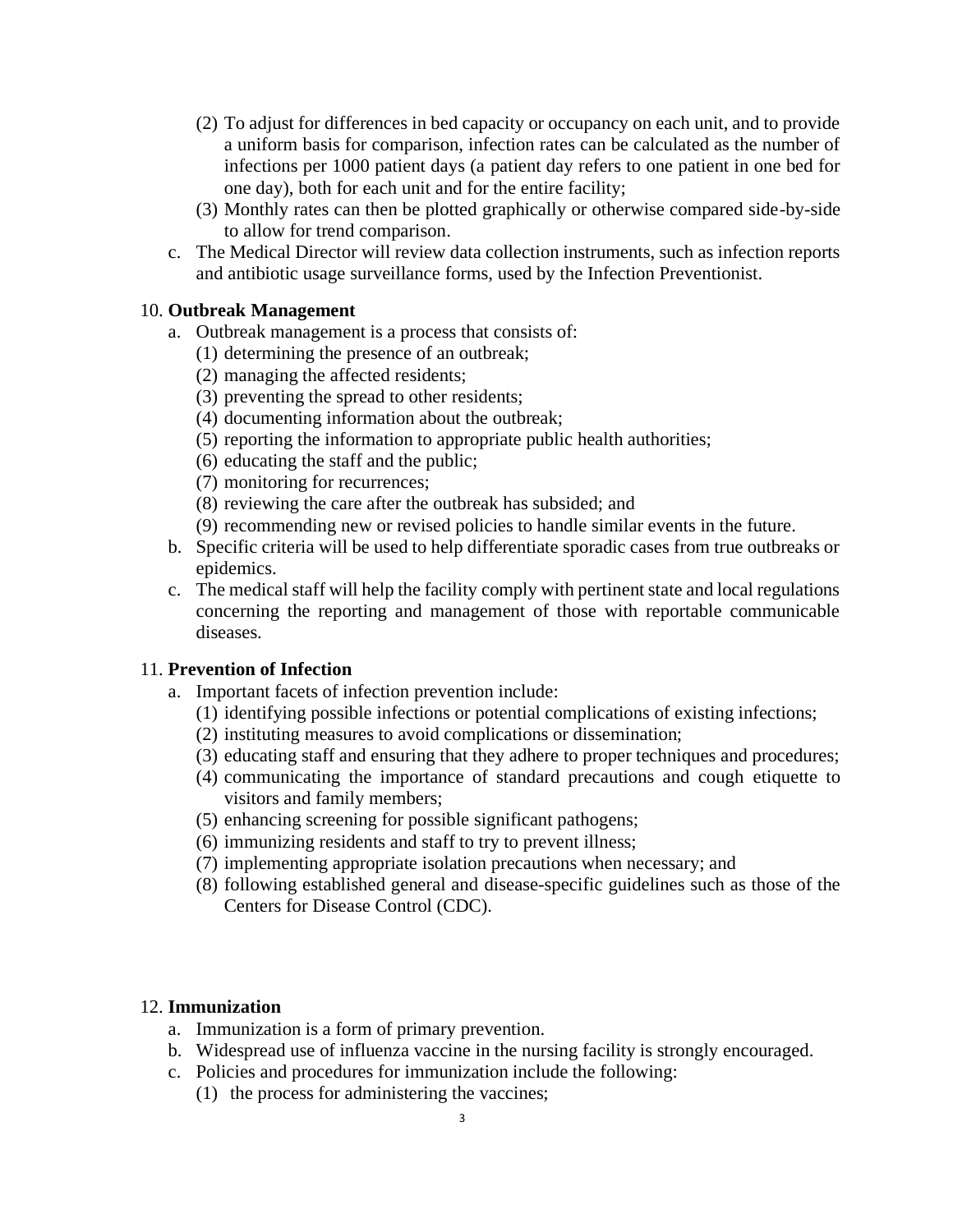- (2) who should be vaccinated;
- (3) contraindications to vaccination;
- (4) potential facility liability and release from liability;
- (5) obtaining direct and proxy consent, and how often;
- (6) monitoring for side effects of vaccination; and
- (7) availability of the vaccine, and who pays for it.

#### 13. **Monitoring Employee Health and Safety**

- a. The facility has established policies and procedures regarding infection control among employees, contractors, vendors, visitors, and volunteers, including:
	- (1) situations when these individuals should report their infections or avoid the facility (for example, draining skin wounds, active respiratory infections with considerable coughing and sneezing, or frequent diarrheal stools);
	- (2) pre-employment screening for infections required by law or regulation (such as TB);
	- (3) any limitations (such as visiting restrictions) when there are infectious out breaks in the facility; and
	- (4) precautions to prevent these individuals from contracting infections such as hepatitis and the HIV virus from residents or others.
- b. Testing for medical conditions is done in compliance with other laws (such as the Americans with Disabilities Act), and regulations protecting individual confidentiality and/or prohibiting discrimination against those with certain disabilities or conditions.
- c. Those with potential direct exposure to blood or body fluids are trained in and required to use appropriate precautions and personal protective equipment.
	- (1) The facility provides personal protective equipment, checks for its proper use, and provides appropriate means for needle disposal.
	- (2) A protocol is in place for managing those who stick themselves with a needle that was possibly or actually in contact with blood or body fluids.